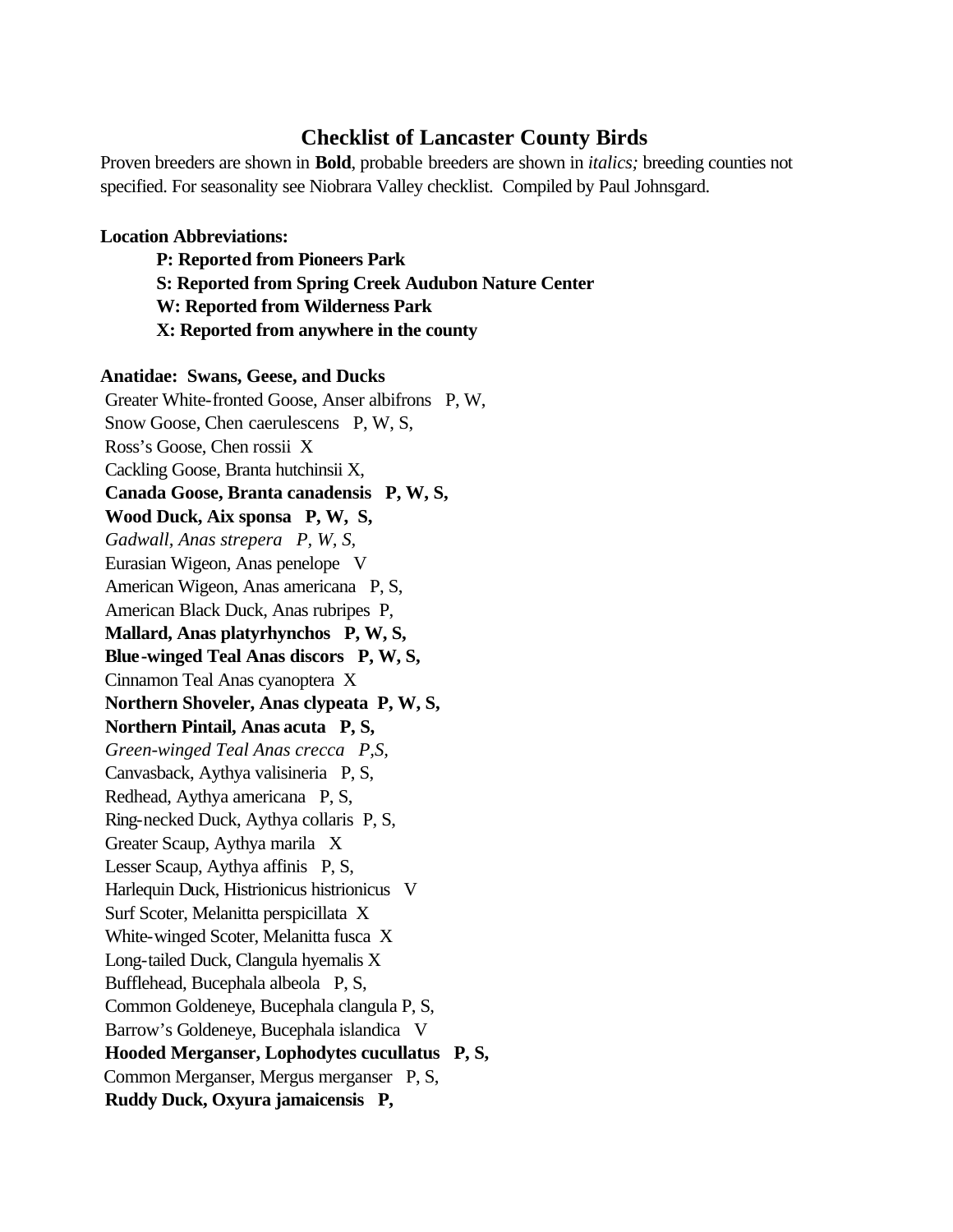**Phasianidae: Partridges, Grouse, etc Ring-necked Pheasant, Phasianus colchicus P, W, S. Greater Prairie-Chicken, Tympanuchus cupido S, Wild Turkey, Meleagris gallopavo P, S,**

 **Odontophoridae: New World Quail Northern Bobwhite, Colinus virginianus P, W, S,**

## **Gaviidae: Loons**

 Common Loon, Gavia immer X Yellow-billed Loon. Gavia adamsii. V

## **Podicipedidae: Grebes**

 **Pied-billed Grebe, Podilymbus podiceps P, S,** Horned Grebe, Podiceps auritus P, Eared Grebe, Podiceps nigricollis P,

Western Grebe, Aechmophorus occidentalis X

 **Pelecanidae: Pelicans** American White Pelican, Pelecanus erythrorhynchos P, S,

## **Phalacrocoracidae: Cormorants**

 *Double-crested Cormorant, Phalacrocorax auritus P, W, S* Neotropic Cormorant, Phalacrocorax brasilianus V

# **Ardeidae: Bitterns and Herons**

 American Bittern, Botaurus lentiginosus P, S.  **Least Bittern, Ixobrychus exilis P, Great Blue Heron, Ardea herodias P, W, S,** Great Egret, Ardea alba P, S, Snowy Egret, Egretta thula P S,, Little Blue Heron, Egretta caerulea P, W, Tricolored Heron, Egretta tricolor X Cattle Egret, Bubulcus ibis P, S,  **Green Heron, Butorides virescens P, W, S, Black-crowned Night-Heron, Nycticorax nycticorax P, W, S, Yellow-crowned Night-Heron, Nyctanassa violacea P, W, (historic breeder)**

 **Threskiornithidae: Ibises, Spoonbills** White-faced Ibis, Plegadis chihi P, S,

 **Cathartidae: American Vultures Turkey Vulture, Cathartes aura P, W, S,**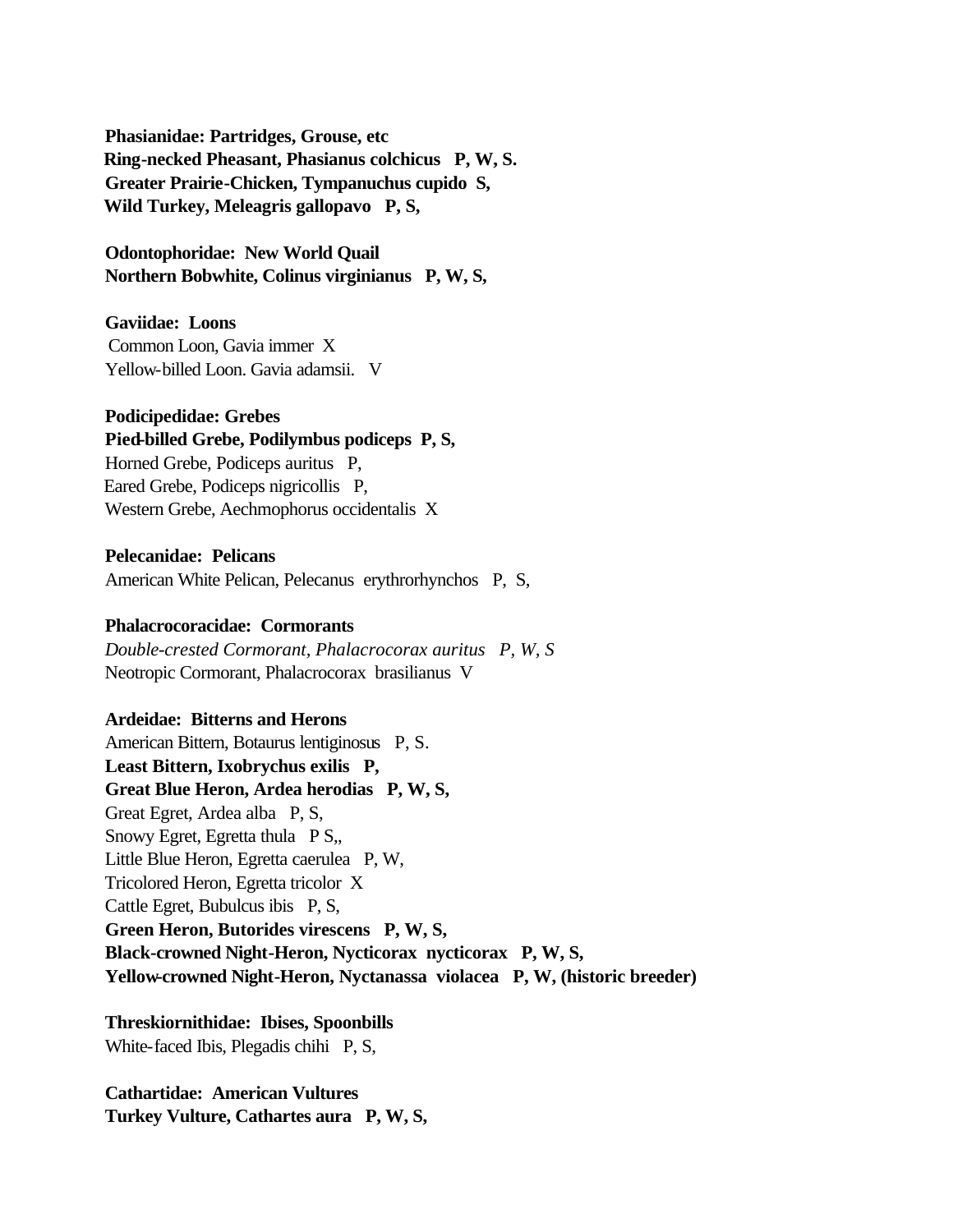## **Accipitridae: Kites, Hawks, Eagles**

 Osprey, Pandion haliaetus P, S, Mississippi Kite, Ictinia mississippiensis W,  *Bald Eagle, Haliaeetus leucocephalus P, S,*  **Northern Harrier, Circus cyaneus P, W, S,** Sharp-shinned Hawk, Accipiter striatus P, W, S,  **Cooper's Hawk, Accipiter cooperii P, W, S,** Northern Goshawk, Accipiter gentilis W, Red-shouldered Hawk, Buteo lineatus W, Broad-winged Hawk, Buteo platypterus P, W, S,  **Swainson's Hawk, Buteo swainsoni P, W, S, Red-tailed Hawk, Buteo jamaicensis P, W, S,** Ferruginous Hawk, Buteo regalis S, Rough-legged Hawk, Buteo lagopus P,

## **Falconidae: Falcons**

 **American Kestrel, Falco sparverius P, W, S,**  Merlin, Falco columbarius P, W, Prairie Falcon, Falco mexicanus X  **Peregrine Falcon, Falco peregrinus W, S,** Gyrfalcon, Falco rusticolus V

#### **Rallidae: Rails, Gallinules, Coots**

 *King Rail, Rallus elegans X*  **Virginia Rail, Rallus limicola P, Sora, Porzana carolina P, S, Common Moorhen, Gallinula chloropus X American Coot, Fulica americana P, W, S,**

#### **Gruidae: Cranes**

 Sandhill Crane, Grus canadensis P, W, S, Whooping Crane, Grus americana (historic records)

#### **Charadriidae:**

 Black-bellied Plover, Pluvialis squatarola P American Golden-Plover, Pluvialis dominica P, Semipalmated Plover, Charadrius semipalmatus P,  **Piping Plover, Charadrius melodus P, Killdeer, Charadrius vociferus P, W, S,**

# **Scolopacidae: Sandpipers, Phalaropes**

 Greater Yellowlegs, Tringa melanoleuca P, W, S, Lesser Yellowlegs, Tringa flavipes P, S.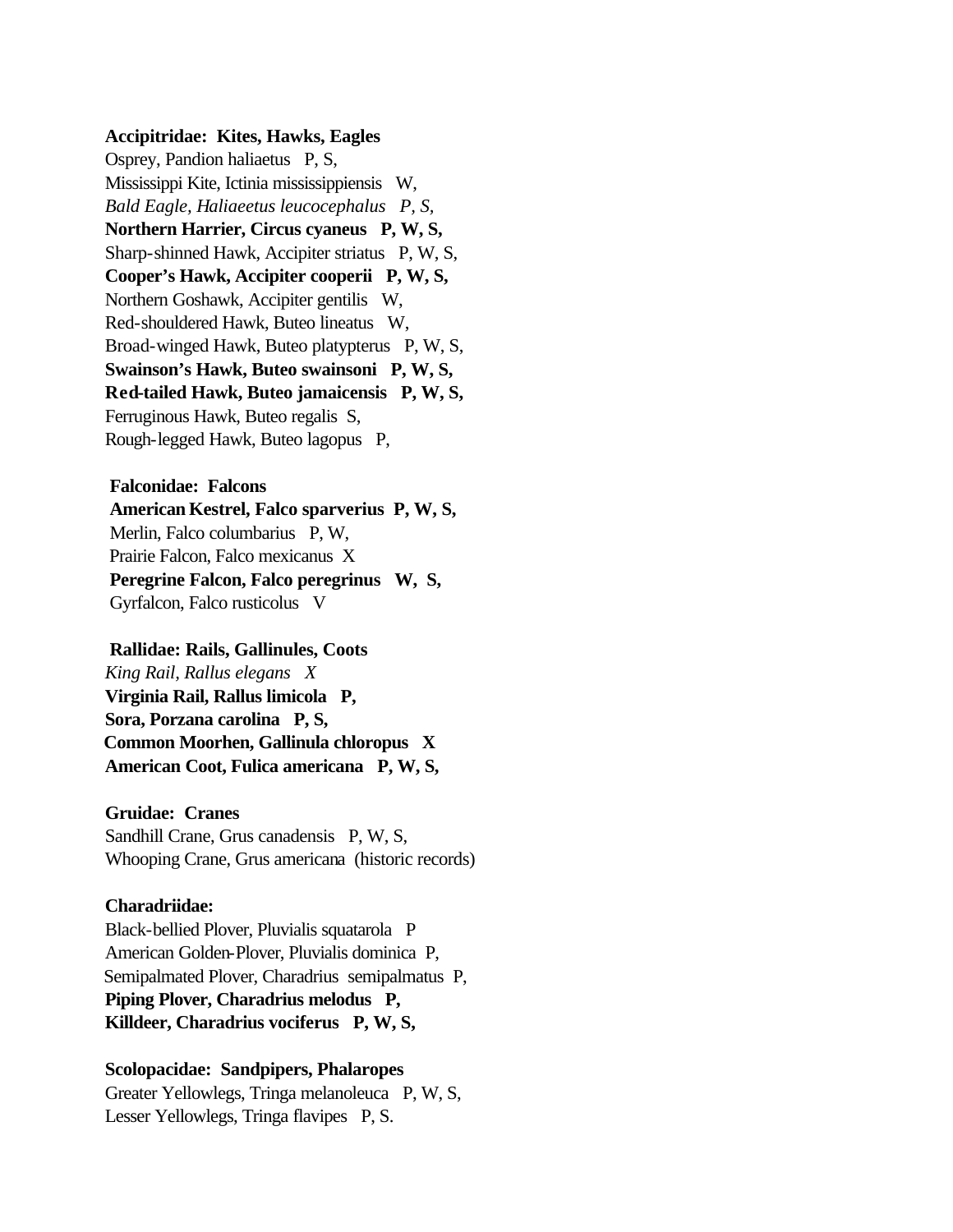Solitary Sandpiper, Tringa solitaria P, W, S, Willet, Catoptrophorus semipalmatus P, S,  **Spotted Sandpiper, Actitis macularia P, W, S, Upland Sandpiper, Bartramia longicauda P, S,**  Hudsonian Godwit, Limosa haemastica P, Marbled Godwit, Limosa fedoa P, Sanderling, Calidris alba P, Semipalmated Sandpiper, Calidris pusilla P, S, Western Sandpiper, Calidris mauri P, Least Sandpiper, Calidris minutilla P, S, White-rumped Sandpiper, Calidris fuscicollis P, S, Baird's Sandpiper, Calidris bairdii P, S, Pectoral Sandpiper, Calidris melanotos P S,, Dunlin, Calidris alpina P, S, Stilt Sandpiper, Calidris himantopus P, S, Buff-breasted Sandpiper, Tryngites subruficollis, S, Short-billed Dowitcher, Limnodromus griseus P, S, Long-billed Dowitcher, Limnodromus scolopaceus P,  **Wilson's Snipe, Gallinago delicata P, W, S, American Woodcock, Scolopax minor P, W, S, Wilson's Phalarope, Phalaropus tricolor P, S,** 

## **Laridae: Gulls and Terns**

 Pomarine Jaeger, Stercorarius pomarinus X, V Parasitic Jaeger, Stercorarius parasiticus X, V Long-tailed Jaeger, Stercorarius longicaudus X, V Franklin's Gull, Larus pipixcan P, W, S, Little Gull, Larus minutus V Bonaparte's Gull, Larus philadelphia P, W, Mew Gull, Larus canus V Ring-billed Gull, Larus delawarensis P, W, S, Herring Gull, Larus argentatus P, Thayer's Gull, Larus thayeri V Iceland Gull, Larus glaucoides V Lesser Black-backed Gull, Larus fuscus V Glaucous Gull, Larus hyperboreus V Great Black-backed Gull, Larus marinus V Sabine's Gull, Xema sabini V Black-legged Kittiwake, Rissa tridactyla X, V Caspian Tern, Sterna caspia P, Common Tern, Sterna hirundo P, Forster's Tern, Sterna forsteri S,  **Least Tern, Sterna antillarum X** Black Tern, Chlidonias niger P, W,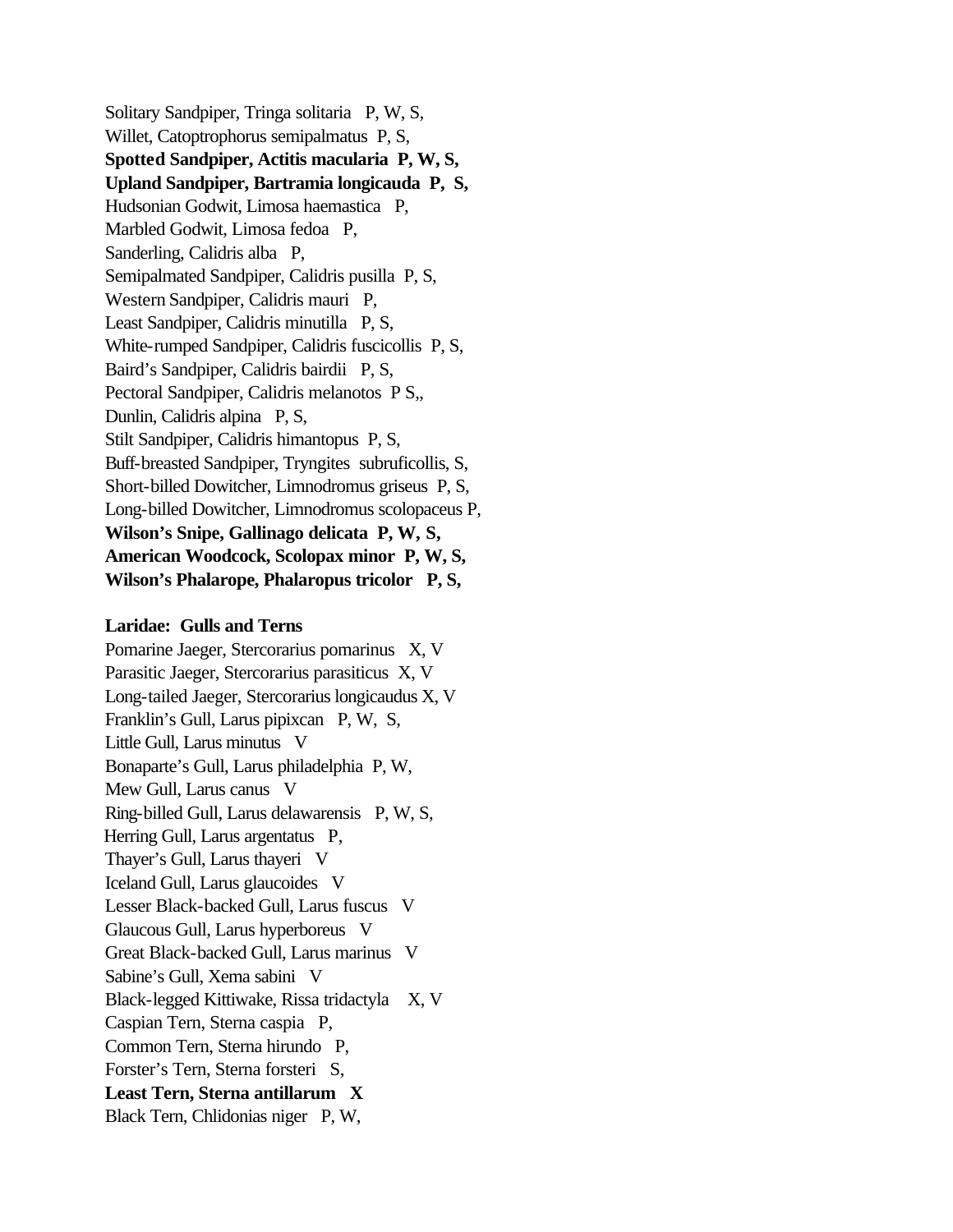#### **Columbidae: Pigeons and Doves**

 **Rock Pigeon, Columba livia P, W, S,** Band-tailed Pigeon, Columba fasciata V  *Eurasian Collared-Dove, Streptopelia decaocto X*  White-winged Dove, Zenaida asiatica X  **Mourning Dove, Zenaida macroura P, W, S,** 

 **Cuculidae: Cuckoos and Anis Black-billed Cuckoo, Coccyzus erythropthalmus P, W, S, Yellow-billed Cuckoo, Coccyzus americanus P, W, S,**

 **Tytonidae: Barn Owls Barn Owl, Tyto alba X** 

 **Strigidae: Typical Owls Eastern Screech-Owl, Otus asio P, W, S, Great Horned Owl, Bubo virginianus P, W, S,** Snowy Owl, Nyctea scandiaca X Northern Hawk Owl, Surnia ulula X (historic)  **Burrowing Owl, Athene cunicularia X, Barred Owl, Strix varia P, W, S, Long-eared Owl, Asio otus P, W,**  Short-eared Owl, Asio flammeus P, S, Northern Saw-whet Owl, Aegolius acadicus

 **Caprimulgidae: Goatsuckers Common Nighthawk, Chordeiles minor P, W, S,** Common Poorwill, Phalaenoptilus nuttallii X Whip-poor-will, Caprimulgus vociferus W,

 **Apodidae: Swifts Chimney Swift, Chaetura pelagica P, W, S,**

 **Trochilidae: Hummingbirds** Ruby-throated Hummingbird, Archilochus colubris P, W, S,

 **Alcedinidae: Kingfishers**  *Belted Kingfisher, Ceryle alcyon P, S,*

 **Picidae: Woodpeckers Red-headed Woodpecker, Melanerpes erythrocephalus P, W, S, Red-bellied Woodpecker, Melanerpes carolinus P, W, S,**  Yellow-bellied Sapsucker, Sphyrapicus varius P, W, S,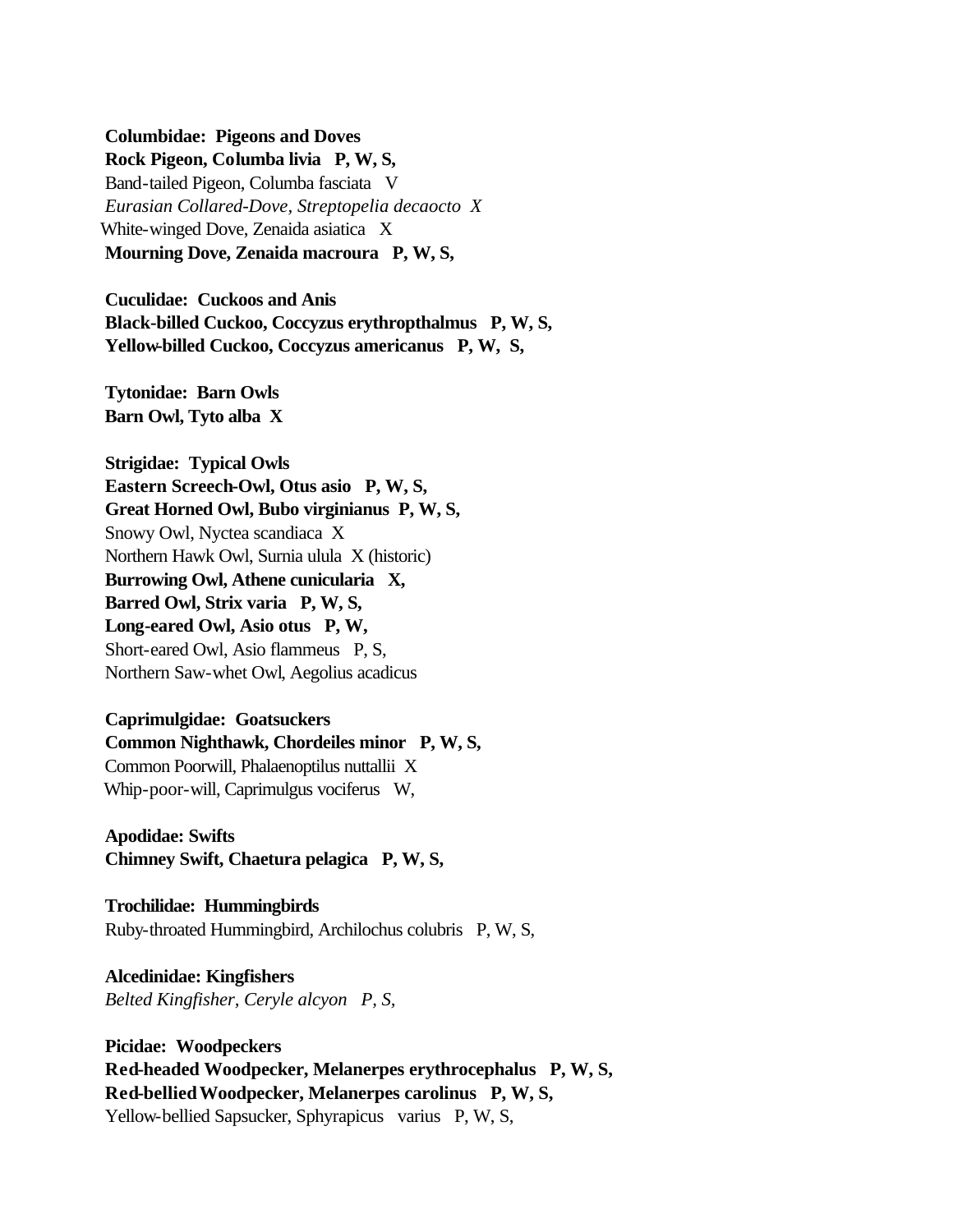Williamson's Sapsucker, Sphyrapicus thyroideus  **Downy Woodpecker, Picoides pubescens P, W, S, Hairy Woodpecker, Picoides villosus P, W, S, Northern Flicker, Colaptes auratus P, W, S,**

 **Tyrannidae: Tyrant Flycatchers**

 Olive-sided Flycatcher, Contopus cooperi P, W, S,  **Eastern Wood-Pewee, Contopus virens P, W, S,** Yellow-bellied Flycatcher, Empidonax flaviventris P, W, S, Acadian Flycatcher, Empidonax virescens P, W, Alder Flycatcher, Empidonax alnorum P, W,  **Willow Flycatcher, Empidonax traillii P, W, S,** Least Flycatcher, Empidonax minimus P, W, S,  **Eastern Phoebe, Sayornis phoebe P, W, S, Great Crested Flycatcher, Myiarchus crinitus P, W, S, Western Kingbird, Tyrannus verticalis P, W, S, Eastern Kingbird, Tyrannus tyrannus P, W, S, Scissor-tailed Flycatcher, Tyrannus forficatus, X,**

 **Laniidae: Shrikes** Northern Shrike, Lanius excubitor P,  **Loggerhead Shrike, Lanius ludovicianus P, W, S,**

 **Vireonidae: Vireos** White-eyed Vireo, Vireo griseus P, W,  **Bell's Vireo, Vireo bellii P. W, S,** Blue-headed Vireo, Vireo solitarius P, W S,  **Yellow-throated Vireo, Vireo flavifrons P, W, Warbling Vireo, Vireo gilvus P, W, S,** Philadelphia Vireo, Vireo philadelphicus P, W,  *Red-eyed Vireo, Vireo olivaceus P, W, S,*

 **Corvidae: Jays, Magpies, and Crows Blue Jay, Cyanocitta cristata P, W, S,**  *Black-billed Magpie, Pica pica W, S,*  **American Crow, Corvus brachyrhynchos P, W, S,** Chihuahuan Raven, Corvus cryptoleucus V Common Raven, Corvus corax V

 **Alaudidae: Larks Horned Lark, Eremophila alpestris P, S,**

 **Hirundinidae: Swallows Purple Martin, Progne subis P, W, S,**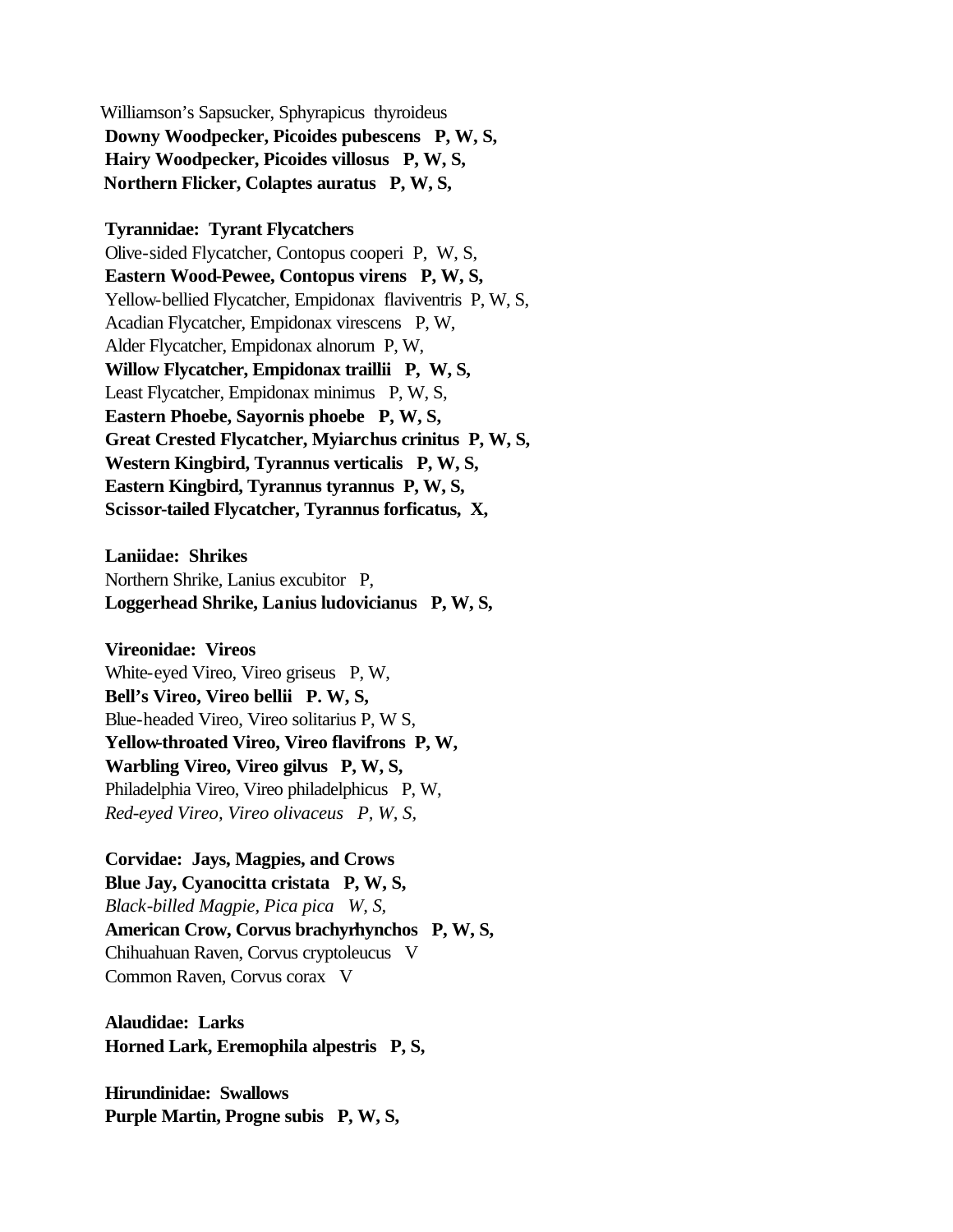**Tree Swallow, Tachycineta bicolor P, W, S. N. Rough-winged Swallow, Stelgidopteryx serripennis P, W, S, Bank Swallow, Riparia riparia P, W, S, Barn Swallow, Hirundo rustica P, W, S, Cliff Swallow, Petrochelidon pyrrhonota P, W, S,**

 **Paridae: Titmice Black-capped Chickadee, Poecile atricapillus P, W, S,**  *Tufted Titmouse, Baeolophus bicolor P, W,* 

 **Sittidae: Nuthatches** Red-breasted Nuthatch, Sitta canadensis P, W, S,  **White-breasted Nuthatch, Sitta carolinensis P, W, S,**

 **Certhiidae: Creepers** Brown Creeper, Certhia americana P, W, S,

 **Troglodytidae: Wrens Carolina Wren, Thryothorus ludovicianus P, W, C,** Bewick's Wren, Thryomanes bewickii  **House Wren, Troglodytes aedon P, W, S,** Winter Wren, Troglodytes troglodytes P, W,  *Sedge Wren, Cistothorus platensis P, W, S,*  **Marsh Wren, Cistothorus palustris P, W, S,**

# **Regulidae: Kinglets**

 Golden-crowned Kinglet, Regulus satrapa P, W, S, Ruby-crowned Kinglet, Regulus calendula P., W, S,

 **Sylviidae: Gnatcatchers Blue-gray Gnatcatcher, Polioptila caerulea W, S,**

 **Turdidae: Thrushes and Allies Eastern Bluebird, Sialia sialis P, W, S,** Townsend's Solitaire, Myadestes townsendi P, Veery, Catharus fuscescens P, W, Gray-cheeked Thrush, Catharus minimus P, W, Swainson's Thrush, Catharus ustulatus P, W, S, Hermit Thrush, Catharus guttatus P, W,  **Wood Thrush, Hylocichla mustelina P, W, American Robin, Turdus migratorius** P, W, S, Varied Thrush, Ixoreus naevius V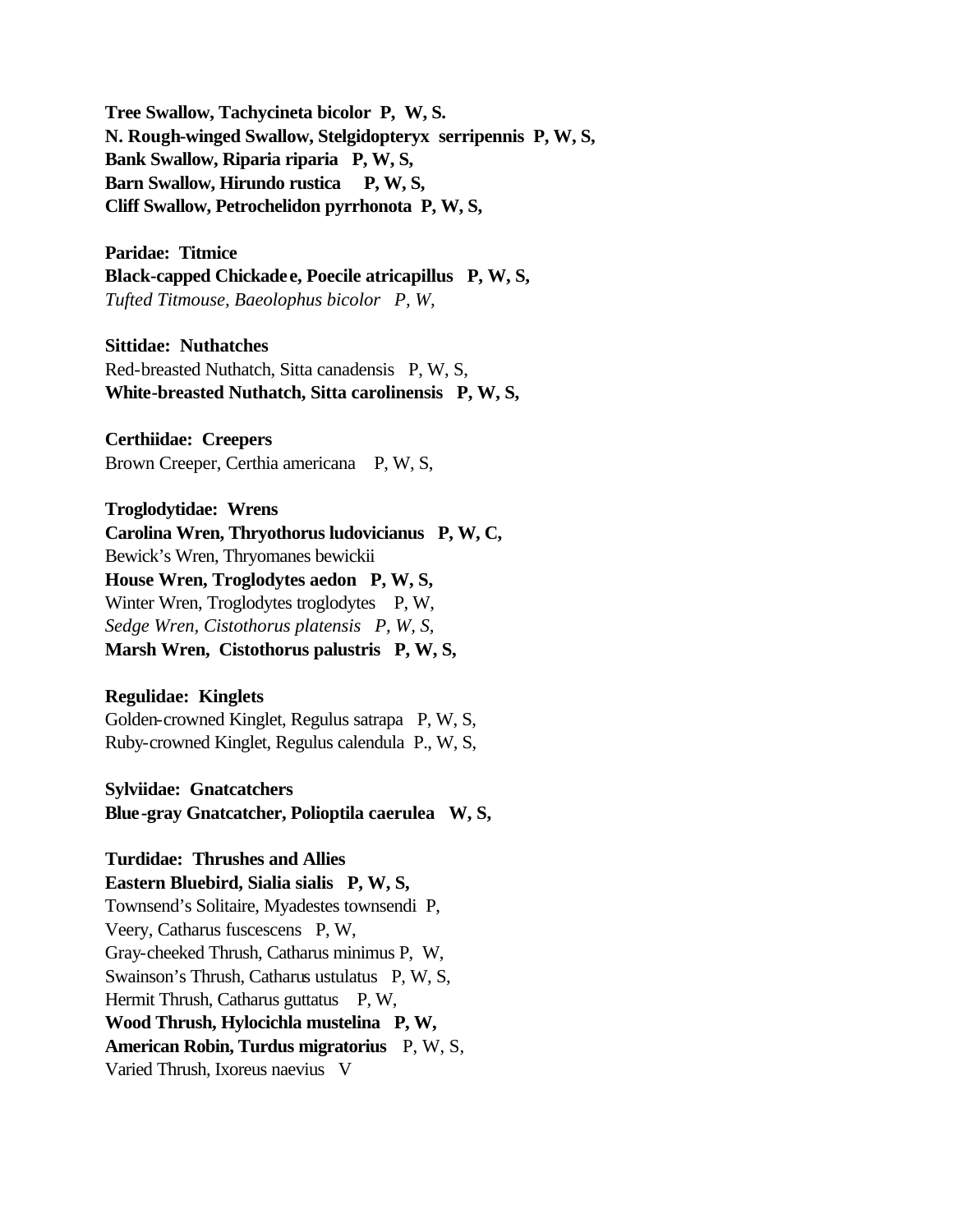**Mimidae: Mockingbirds, Thrashers Gray Catbird, Dumetella carolinensis P, W, S, Northern Mockingbird, Mimus polyglottos P, W, S, Brown Thrasher, Toxostoma rufum P, W, S,**

 **Sturnidae: Starlings European Starling, Sturnus vulgaris P, W, S,**

# **Motacillidae: Pipits**

 American Pipit, Anthus rubescens P, S, Sprague's Pipit, Anthus spragueii S

# **Bombycillidae: Waxwings Cedar Waxwing, Bombycilla cedrorum P, W, S,**

## **Parulidae: Wood Warblers**

 Blue-winged Warbler, Vermivora pinus W, Golden-winged Warbler, Vermivora chrysoptera W, Tennessee Warbler, Vermivora peregrina P, W, S. Orange-crowned Warbler, Vermivora celata P, W, S, Nashville Warbler, Vermivora ruficapilla P, W, S, Northern Parula, Parula americana W,  **Yellow Warbler, Dendroica petechia P, W, S,** Chestnut-sided Warbler, Dendroica pensylvanica P, Magnolia Warbler, Dendroica magnolia P, W, S, Black-throated Blue Warbler, Dendroica caerulescens P, W, Yellow-rumped Warbler, Dendroica coronata P, W, S, Townsend's Warbler, Dendroica townsendi V Black-throated Green-Warbler, Dendroica virens P, W, Blackburnian Warbler, Dendroica fusca P, Yellow-throated Warbler, Dendroica dominica W, Pine Warbler, Dendroica pinus P, W, Prairie Warbler, Dendroica discolor P, Palm Warbler, Dendroica palmarum P, W, S, Bay-breasted Warbler, Dendroica castanea P, W, Blackpoll Warbler, Dendroica striata P, W, S, Cerulean Warbler, Dendroica cerulea W, Black-and-white Warbler, Mniotilta varia P, W, S,  **American Redstart, Setophaga ruticilla P, W, S,**  Prothonotary Warbler, Protonotaria citrea P, W, Worm-eating Warbler, Helmitheros vermivorus W, Swainson's Warbler, Limnothlypis swainsonii W,  *Ovenbird, Seiurus aurocapillus P, W, S,* Northern Waterthrush, Seiurus noveboracensis P, W, S,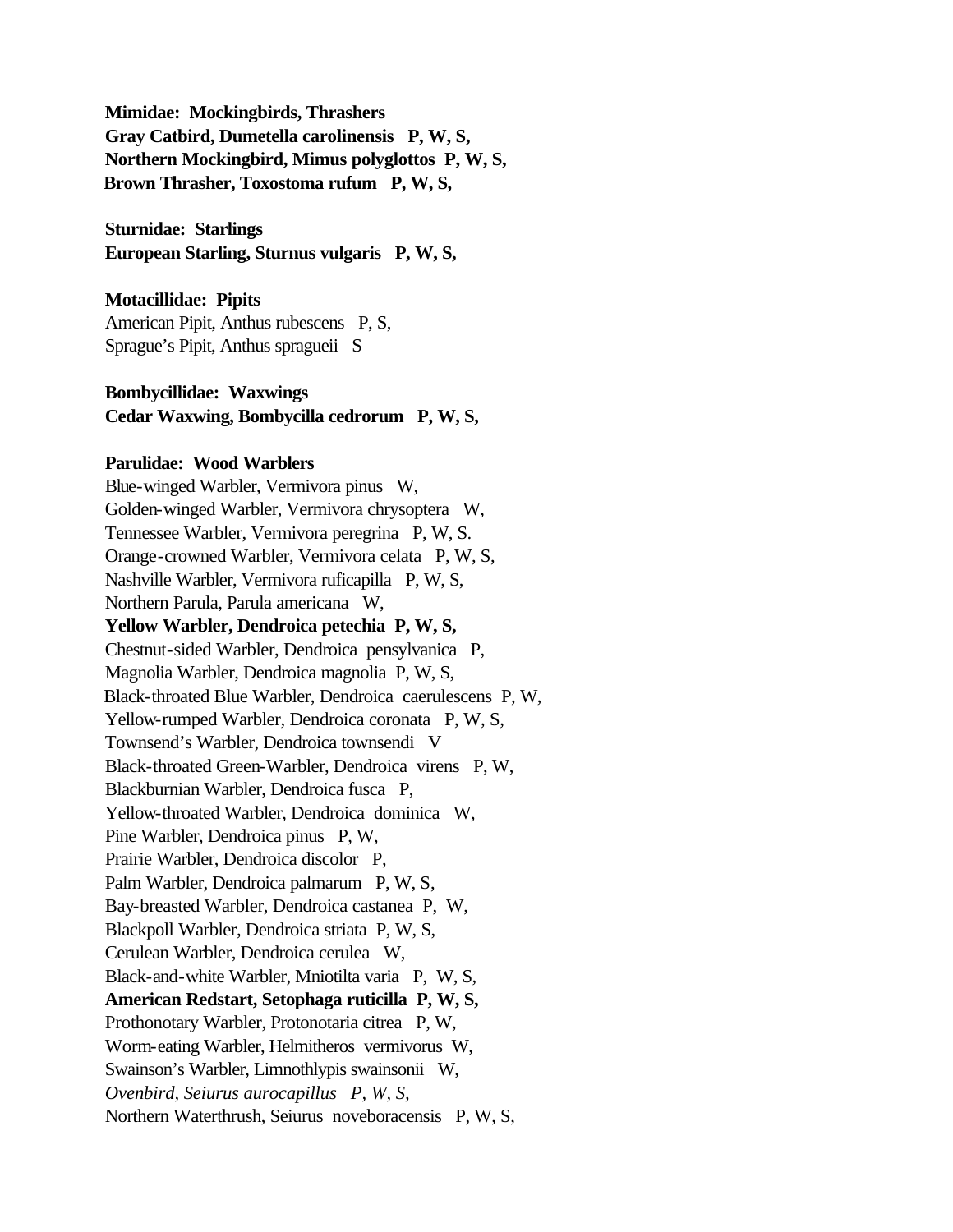Louisiana Waterthrush, Seiurus motacilla P, W, S,  *Kentucky Warbler, Oporornis formosus P, W,*  Connecticut Warbler, Oporornis agilis P, W, Mourning Warbler, Oporornis philadelphia P, W, **Common Yellowthroat, Geothlypis trichas P, W, S,** Hooded Warbler, Wilsonia citrina W Wilson's Warbler, Wilsonia pusilla P, W, S, Canada Warbler, Wilsonia canadensis P, W, Yellow-breasted Chat, Icteria virens P,

#### **Thraupidae: Tanagers**

 Summer Tanager, Piranga rubra P, W, S,  *Scarlet Tanager, Piranga olivacea P, W,* 

 **Emberizidae: Towhees & Sparrows Eastern Towhee, Pipilo erythrophthalmus P, W, S,** Spotted Towhee, Pipilo maculatus P, W, D, American Tree Sparrow, Spizella arborea P, W, S,  **Chipping Sparrow, Spizella passerina P, W, S,** Clay-colored Sparrow, Spizella pallida P, W, S, **Field Sparrow, Spizella pusilla P, W, S, Vesper Sparrow, Pooecetes gramineus P, W, S, Lark Sparrow, Chondestes grammacus P, S, Lark Bunting, Calamospiza melanocorys X (historic breeder)** Savannah Sparrow, Passerculus sandwichensis P, W, S, **Grasshopper Sparrow, Ammodramus savannarum P, W, S**  Henslow's Sparrow, Ammodramus henslowii P, S, Le Conte's Sparrow, Ammodramus leconteii P, W, S, Nelson's Sharp-tailed Sparrow, Ammodramus nelsoni P, S, Fox Sparrow, Passerella iliaca P, W, S,  **Song Sparrow, Melospiza melodia P, W, S,** Lincoln's Sparrow, Melospiza lincolnii P, W, S,  **Swamp Sparrow, Melospiza georgiana P, W, S,**  White-throated Sparrow, Zonotrichia albicollis P, W, S, Harris's Sparrow, Zonotrichia querula P, W, S. White-crowned Sparrow, Zonotrichia leucophrys P, W, S, Dark-eyed Junco, Junco hyemalis P, W, S, Lapland Longspur, Calcarius lapponicus P, W, Smith's Longspur, Calcarius pictus S, Snow Bunting, Plectrophenax nivalis W,

 **Cardinalidae: Cardinals & Grosbeaks Northern Cardinal Cardinalis cardinalis P, W, S, Rose-breasted Grosbeak, Pheucticus ludovicianus P, W, S,**